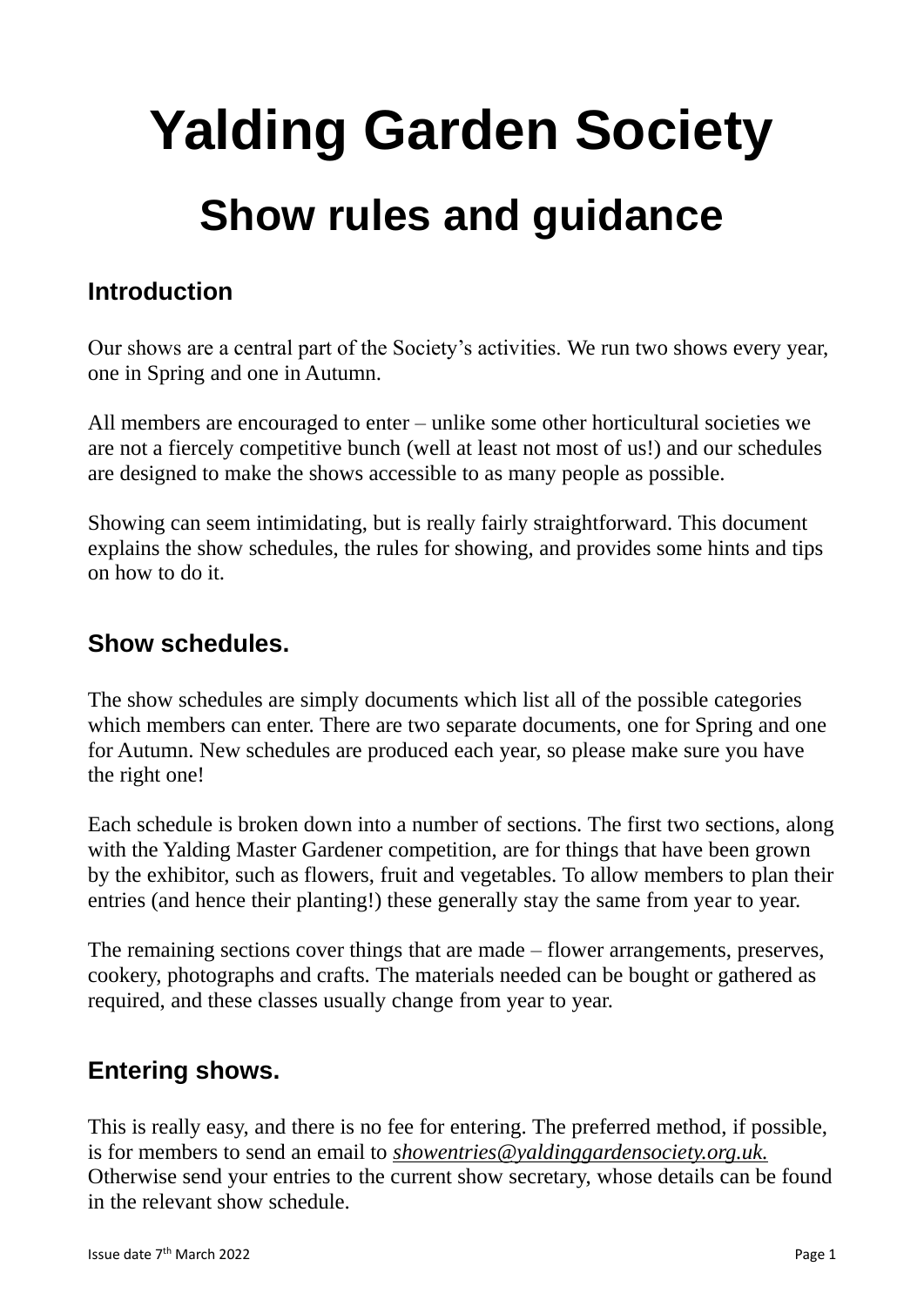# **Show rules.**

#### **Exhibitors are requested to read these rules carefully.**

- 1. All entries must be communicated to the show secretary not later than 8.00pm on the THURSDAY BEFORE THE SHOW, preferably by E-mail.
- 2. Exhibitors must obtain a card for each class entered from the Show Secretary on arrival at the Village Hall.
- 3. All exhibits in the vegetable, fruit and flower classes must be the bona fide produce of the exhibitor, grown in his or her garden or allotment for at least six weeks prior to the date of the show, except where otherwise stated. This rule does not apply to the flower arrangement classes.
- 4. Any exhibitor exercising any artifice to deceive the judges or otherwise attempting to gain prizes by unfair means shall forfeit all claims to such prizes as may have been awarded, and the Committee reserves the right to refuse entries from such exhibitors.
- 5. The Committee reserve the right to visit the garden or allotment of any exhibitor or to appoint any member of the Committee for that purpose.
- 6. No exhibitor may enter more than one exhibit in any class from the same garden. Two persons sharing the same garden may enter any one exhibit in joint names. This rule does not apply to the flower-arrangement, cookery and preserves, photography and craft classes. For the avoidance of doubt, and in the interests of a fair competition, entries in joint names will not be eligible for Awards.
- 7. The hall will be open from 9.30am and all exhibits must be in position and finally staged by 11.30am on the day of the show. Judging will take place at 11.45am. The hall will be cleared during judging and will be opened to the public at 2.30pm.
- 8. Exhibits will remain staged until 4.00pm.
- 9. The Judges may, at their discretion, withhold or modify prizes when exhibits are considered unworthy and may also disqualify for any infringement of the regulations. Stewards will be appointed to examine all exhibits when staged, before judging commences. Any not conforming will, where possible, be brought to the attention of the exhibitor or put in order.
- 10. The Judges' decision shall be final except in cases where objections are made, then the Committee will adjudicate. Such objections must be made before 3.15pm on the day of the show to the Show Secretary and be accompanied by a deposit of £1.00 which will be refunded if the objection is upheld, or at the discretion of the Committee.
- 11. Plates will be available for vegetable and fruit exhibits and MUST BE USED for exhibits in classes specifying "on a plate". Vases will be available for cut flower exhibits and MUST BE USED unless otherwise indicated.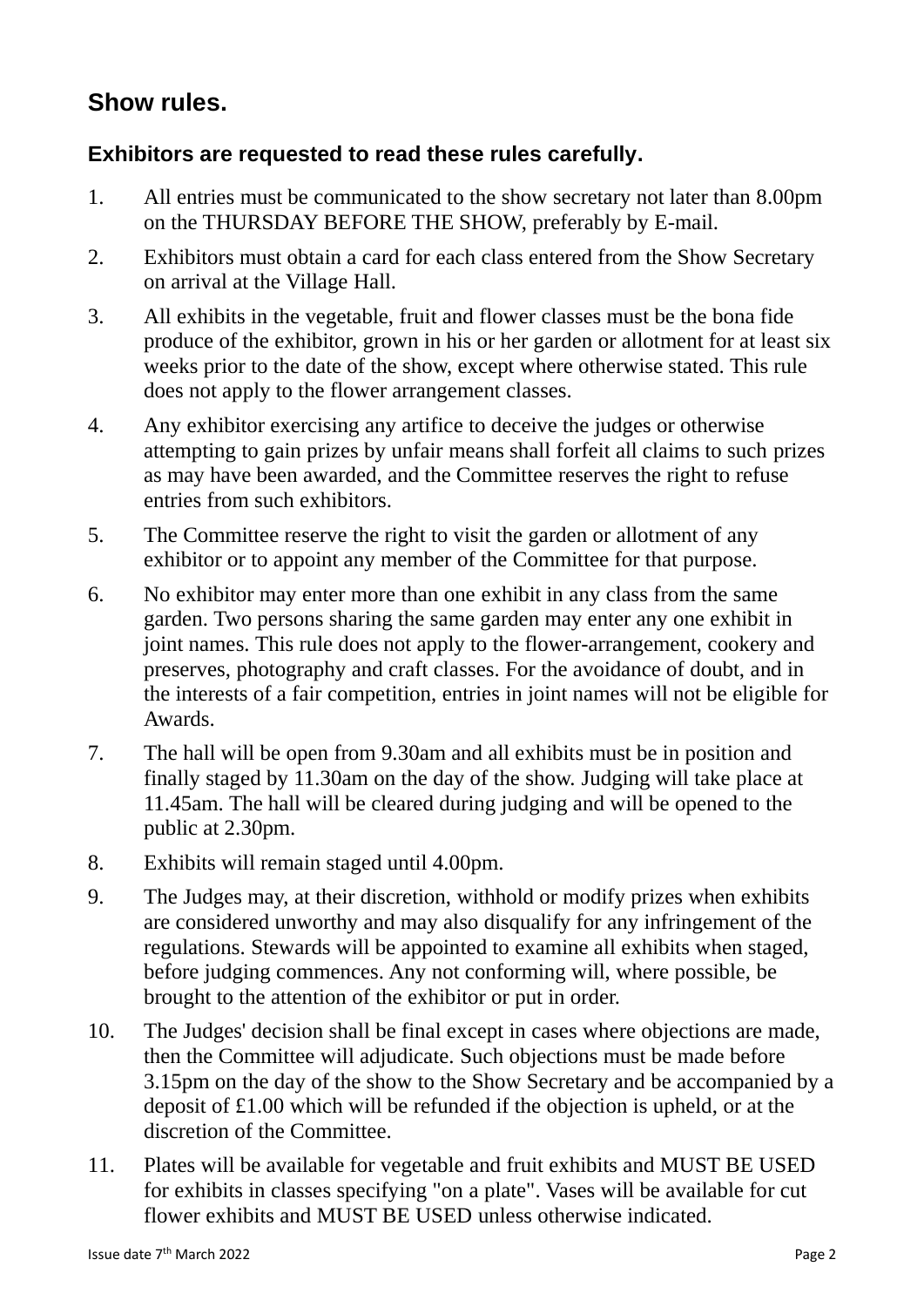- 12. All trophies are for competition by members of the Society only and who are resident, or previously resident, in Yalding Civil Parish and or Postal District. Trophies may be held by the winners until such time as they are called in by the Show Secretary prior to the following year's show.
- 13. The Show Committee accept no responsibility for the loss or damage to any exhibit whilst in transit to or at the show, and reserve the right to withhold all or any of the prizes, cancel the competition, accept or refuse entry, determine all questions arising out of these rules, and generally alter the same as they think fit.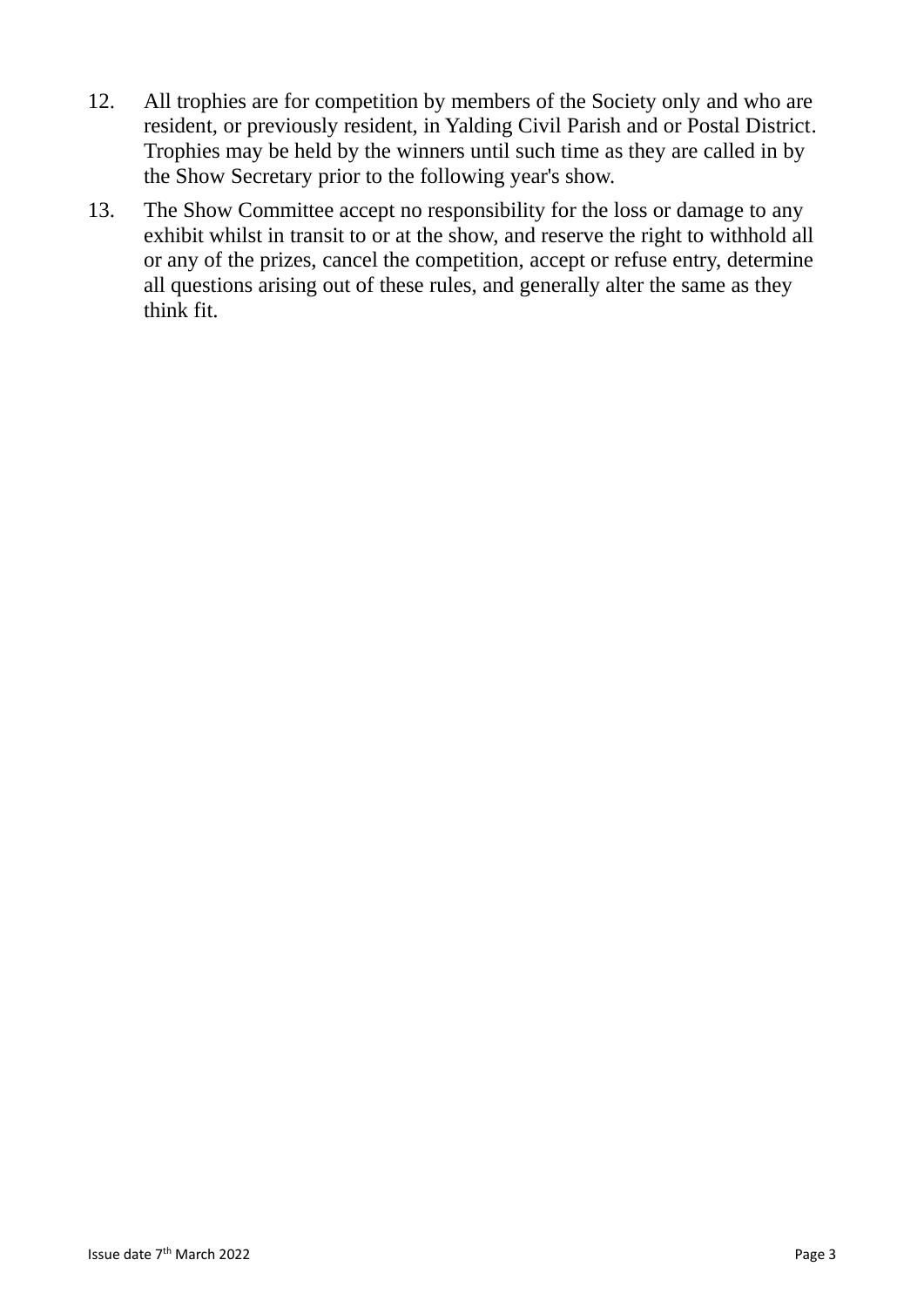## **Hints on showing.**

### *General*

Read the description! If a class calls for (say) five potatoes then you need to have 5 potatoes – not 4, or 6. Similarly if a class calls for onions under three inches in diameter, all of the onions must be less than three inches. One of the first things a judge will do is to check that an entry conforms to the schedule, and if not it is likely to be marked "NAS" – not as schedule – and disqualified.

Quality and consistency are more important than size. Size comes into account if there are two, or more, exhibits of equal quality and consistency. The largest will then win. If, however, there are any flaws or variance in the size and shape of the items making up the exhibit it will be ranked lower than better quality but smaller exhibits. When selecting flowers, vegetables or fruit for showing try to get the items as high quality as possible and the set as equal in size and colour as possible.

#### *Section A – Flowers*

Flowers and foliage should be clean and free from disease and insect damage. Where possible choose vases to suit the height of the stems.

To show your flowers to best effect in a vase, use some newspaper or kitchen roll in the base of the vase to support the stems in the desired position.

**Daffodils** are often a source of confusion –please see the separate page on showing daffodils.

#### *Section B – Vegetables and fruit*

Unless stated otherwise, only one cultivar (variety) of vegetable or fruit in each class.

**Beans** should be young and firm – judges will bend them to see if they snap cleanly, which an old bean will not do.

**Carrots** should have the tops trimmed to a uniform length of about an inch. Stump rooted varieties should have a rounded rather than tapering end.

**Courgettes** should still have the flower attached.

**Leeks** should be long and straight, with a good length of blanched (white) stem. Wash them carefully, and trim the roots.

**Onions** should be well ripened and firm with a dry, even coloured skin. Roots should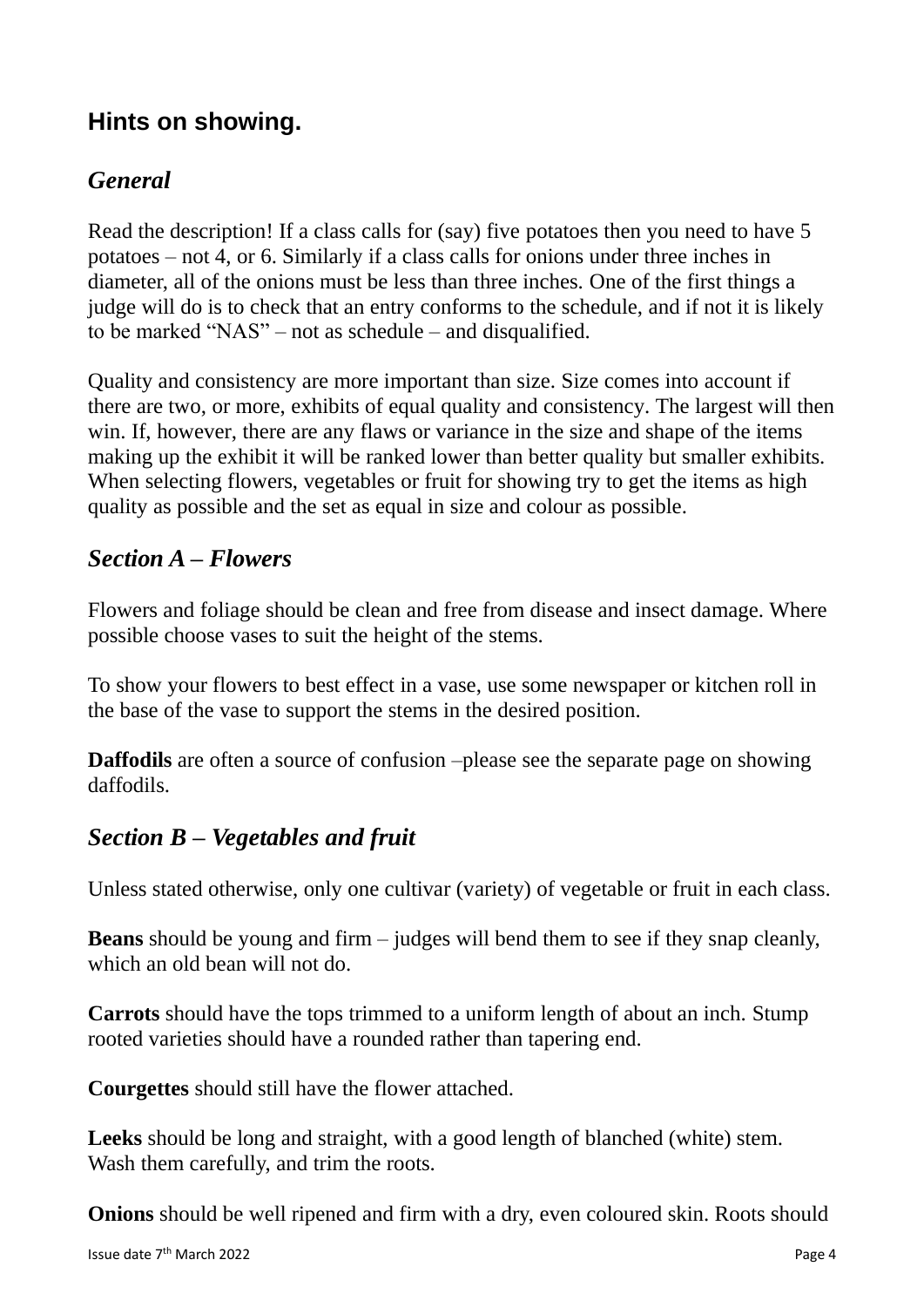be trimmed neatly, and traditionally the thin neck of the onion should be turned over and tied neatly with raffia. Onions are best presented upright on rings – these can easily be cut from the insides of kitchen roll or toilet rolls.

**Parsnips** are prepared in the same way as carrots.

**Potatoes** should if possible be the same size and shape. Smooth skin is prized – try to avoid damaged skin e.g. from slugs or scab, or greening from exposure to light.

**Shallots** are prepared like onions, but should be presented on a plate of dry sand rather than on rings.

**Tomatoes** should still have green stem attached.

## *Section C – Flower Arranging*

The judge will be looking for both skill in presenting the display and artistry in interpreting the title.

An exhibit should be made up from natural plant material, with or without accessories, contained within a space as specified in the Show Schedules. This is typically a 2 ft alcove for the larger displays, or some sort of miniature display. In each case, the display should not exceed the stated dimensions in any direction.

We follow the guidance of The National Association of Flower Arrangement Societies (NAFAS), which states that disqualification will take place for the following reasons:-

- 1. Failure to comply with any specific requirements of a Class as stated in a Show Schedule i.e. the measurement or component.
- 2. Inclusion of any fresh plant material that does not have its roots or cut ends of the stems in water or water retaining material (for exclusions see NAFAS Handbook of Schedule Definitions, 9th edition).
- 3. Inclusion of artificial plant material (unless specifically allowed by a show schedule).

Natural plant material is any vegetable matter. It includes fresh, dried, garden, wild or made-up plant material, flowers, foliage, fruit, vegetables and seaweed. All may be additionally coloured.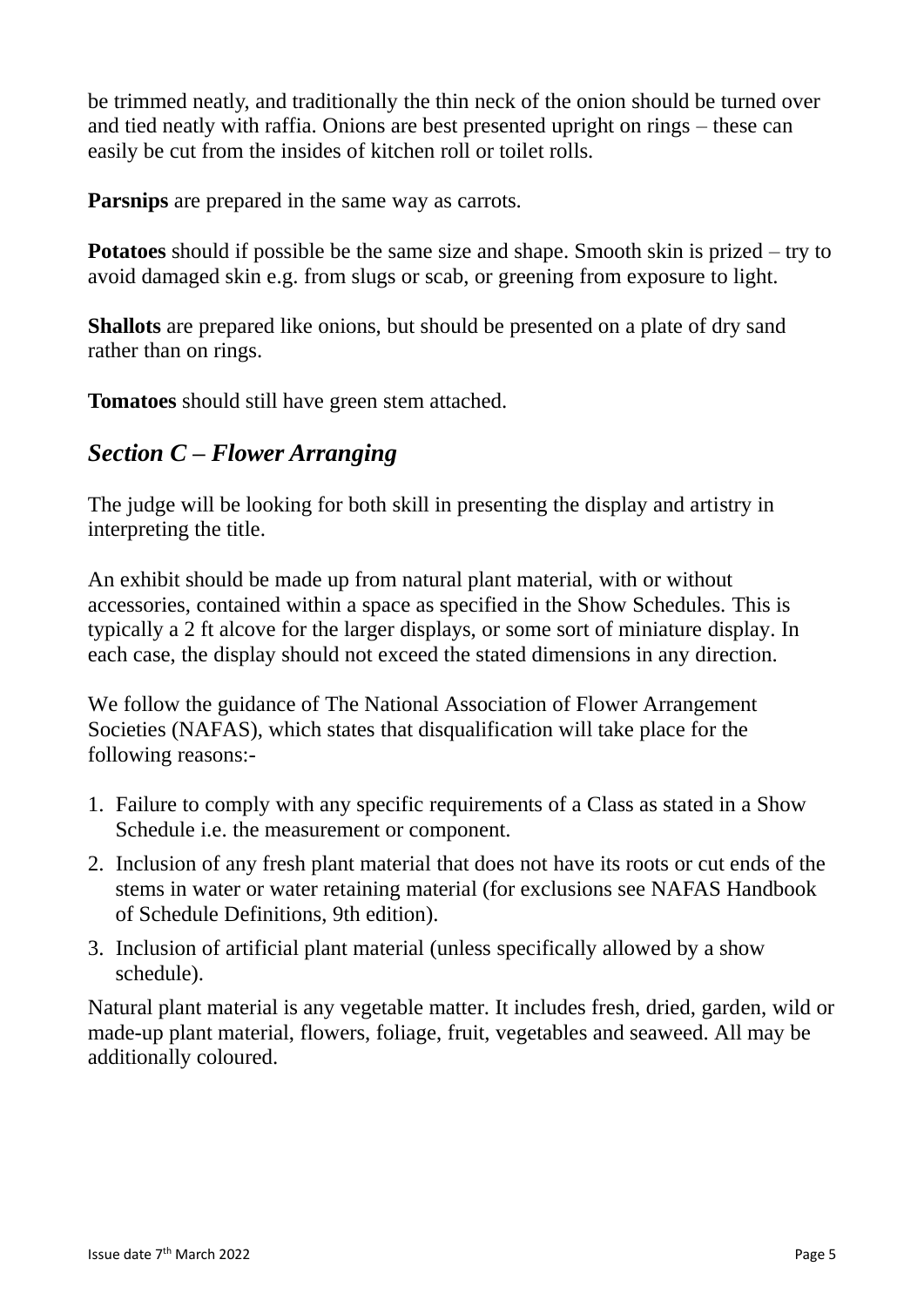## *Section D – Preserves*

While the quality of the preserve is key, don't forget about presentation, as the judge will consider this as well.

Make sure that your jars are clean, well filled, and are clearly labelled with contents and the day, month and year of making. Pots should have either a waxed circle and cellophane or a screwtop lid. If a recipe contains vinegar make sure you use a plastic top or lid.

**Jellies** should be crystal clear.

**Jams** should have the fruit evenly distributed through the jar.

**Pickles and chutneys** can be harsh when first made – they should ideally be kept for at least two months before showing.

#### *Section E – Cookery*

Where a recipe is provided, this must be followed.

Where a class states "own recipe" you may use your own. If the class states you should provide the recipe this must be done; otherwise it is optional.

#### *Section F – Photography*

The judge will be looking at both technical and artistic elements. The picture should be well composed and with the subject in focus. Note the guidance in the schedule states that the photograph must have predominantly plant content – so not just a picture of a cute puppy! Finally, the judge will be looking at your interpretation of the title.

Further advice on showing can be obtained from committee members or the WI book "On with the Show" (We have copies, or it is available from [www.thewi.org.uk\)](http://www.thewi.org.uk/)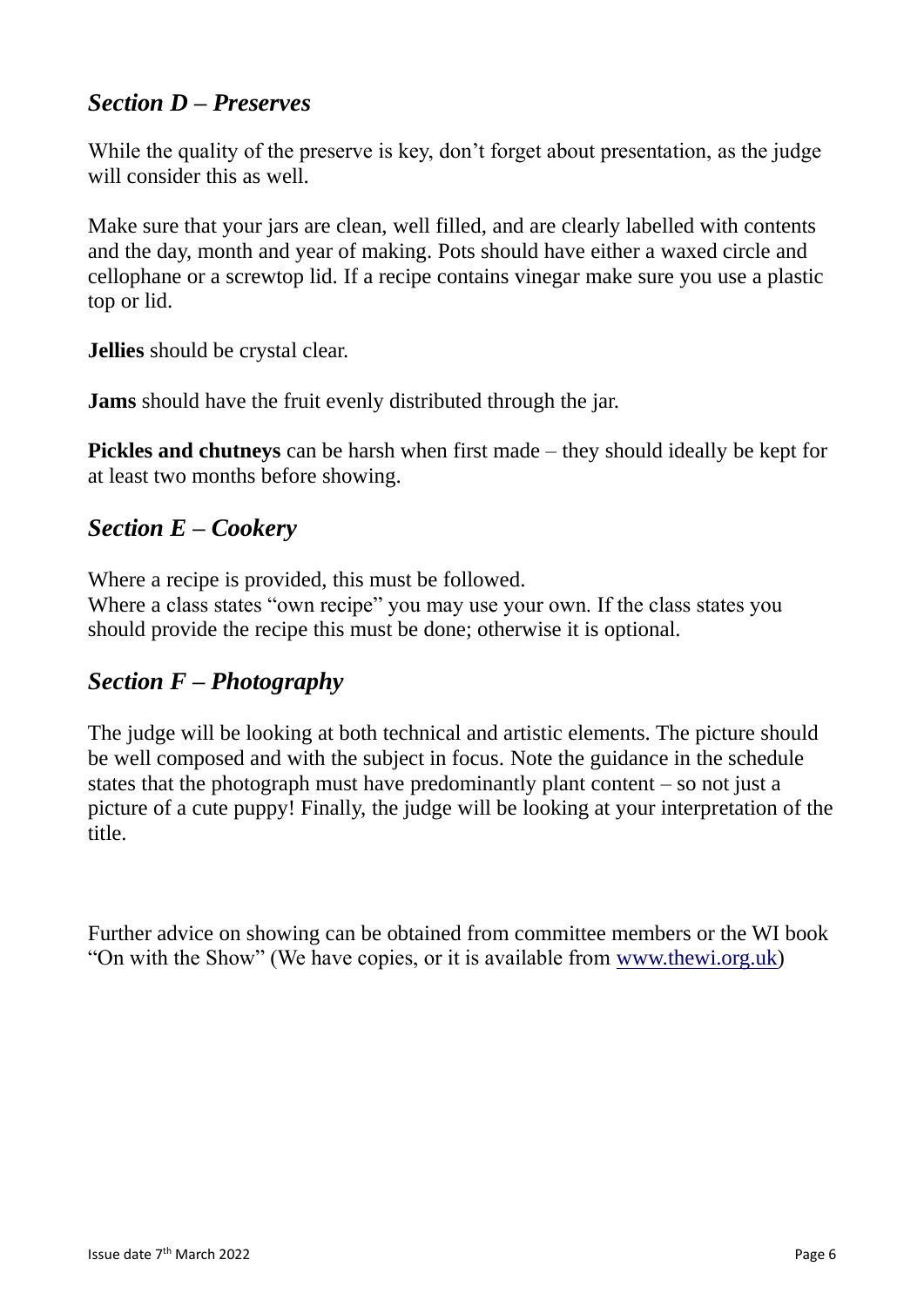# **Showing Daffodils**

Everybody recognises a daffodil – it's one of the most common spring flowers, but it's also a variety that causes a lot of confusion when show time comes around. Let's try and explain how daffodil classification works.

One common question is the difference between daffodils and narcissi. From our perspective, none - "daffodil" is simply the common name of the flower, while "narcissus" is the Latin or botanical name. We use the two terms interchangeably.

So what are the "divisions" referred to in the schedules? Well, there are many different kinds of daffodils, and to be able to tell them apart the Royal Horticultural Society has produced a system of classifications that places every daffodil into one of 13 divisions. The table below provides a brief description of each division to help you decide which classes your daffodils belong to.

| <b>Division 1 - Trumpet Daffodils</b><br>These have one flower to a stem. The cups (known as the corona) are as<br>long as, or longer than, the petals (known as perianth segments).<br>The easiest way to compare the length is to very gently press a petal<br>down towards the $cup$ – the petal should not reach the end of the cup. |
|------------------------------------------------------------------------------------------------------------------------------------------------------------------------------------------------------------------------------------------------------------------------------------------------------------------------------------------|
| Division 2 – Large-Cupped Daffodils<br>One flower to a stem. They have large cups, but these not longer than<br>the petals. The corona should be more than one third but less than equal<br>to the length of the perianth segments (petals).                                                                                             |
| Division 3 – Small-Cupped Daffodils<br>One flower to a stem, small corona (cup) less than one third the length<br>of the perianth segments (petals).                                                                                                                                                                                     |
| <b>Division 4 – Double Daffodils</b><br>May have one or more flowers to a stem. They have double blooms,<br>with doubling of the petals, the cup or both, giving a ruffled appearance<br>without an obvious distinction between cup and petals.                                                                                          |
| Division 5 – Triandrus Daffodils<br>These are small-flowered daffodils with usually more than one flower to<br>a stem. The head is generally drooping, and the petals are often reflexed<br>(backwards-leaning).                                                                                                                         |